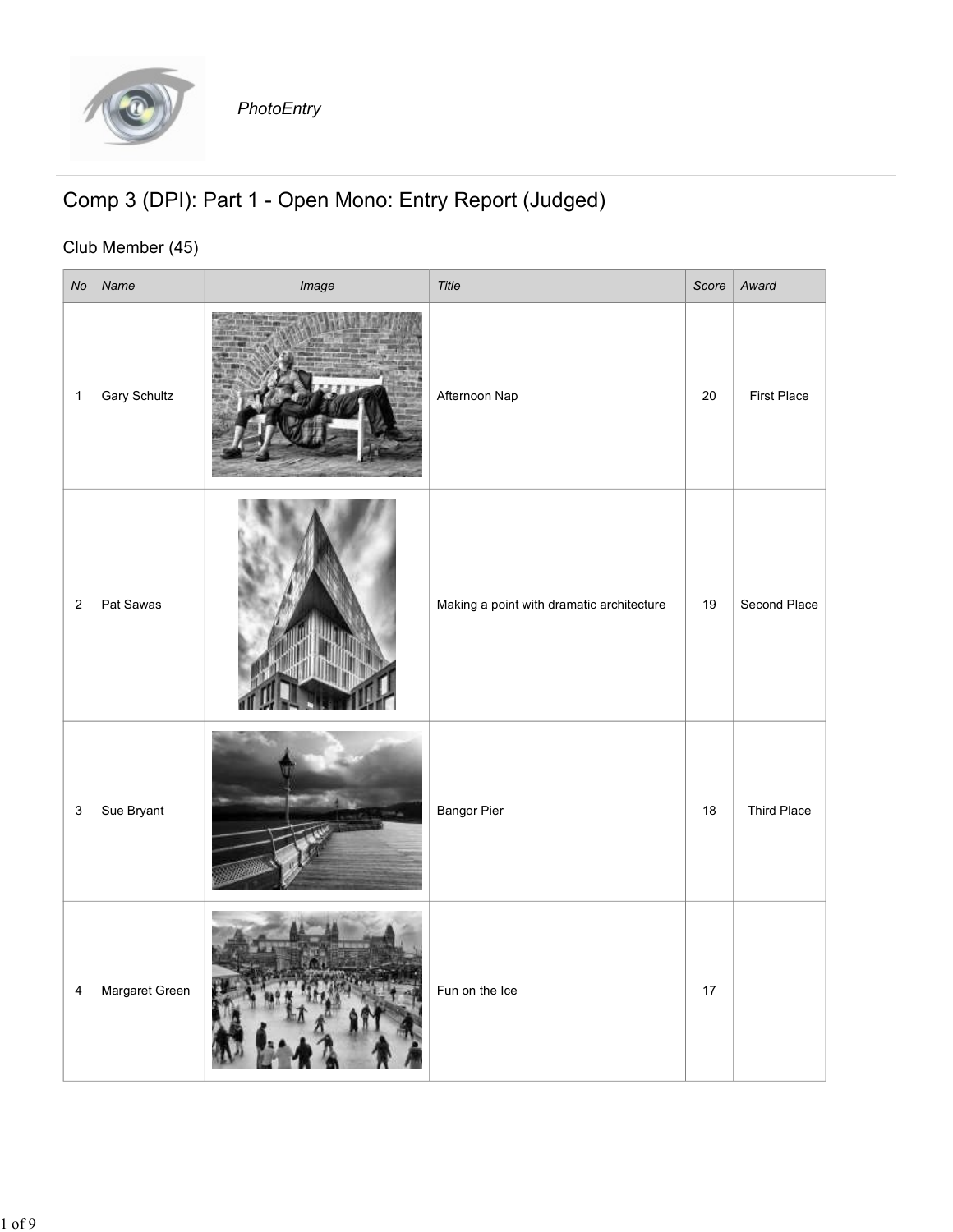| No             | Name                  | Image   | Title                            | Score | Award |
|----------------|-----------------------|---------|----------------------------------|-------|-------|
| $\sqrt{5}$     | <b>Michael Hilton</b> |         | Royal Arcade                     | 17    |       |
| 6 <sup>1</sup> | <b>Stuart Martin</b>  | stiller | 1 The Ringing Singing Tree       | 17    |       |
| $\overline{7}$ | David Royle           |         | Sea Defences                     | 17    |       |
| 8 <sup>8</sup> | <b>Bill Salkeld</b>   |         | Chris                            | 17    |       |
| 9 <sup>1</sup> | lan Tasker            |         | Ramparts at Les Baux de Provence | 17    |       |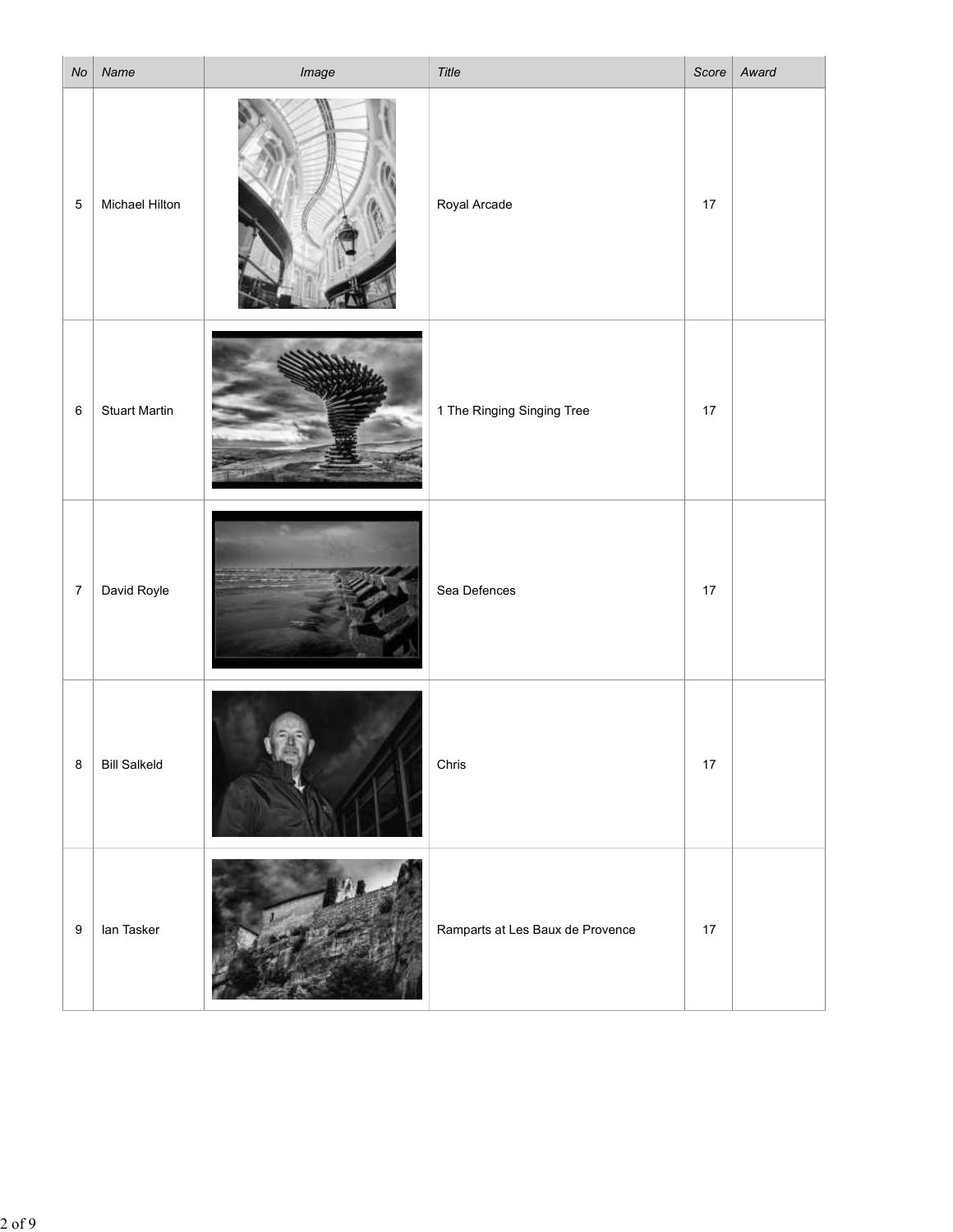| No | Name             | Image | Title            |        | Score   Award |
|----|------------------|-------|------------------|--------|---------------|
|    | 10   Mary Dolan  |       | Foggy Woodland   | 16     |               |
| 11 | Adrian Hazeldine |       | Ice on the beach | $16\,$ |               |
| 12 | David Higton     |       | On the way home  | 16     |               |
| 13 | Chris Hills      |       | Scalloped steel  | 16     |               |
| 14 | John O'Brien     |       | Wind Nymph       | 16     |               |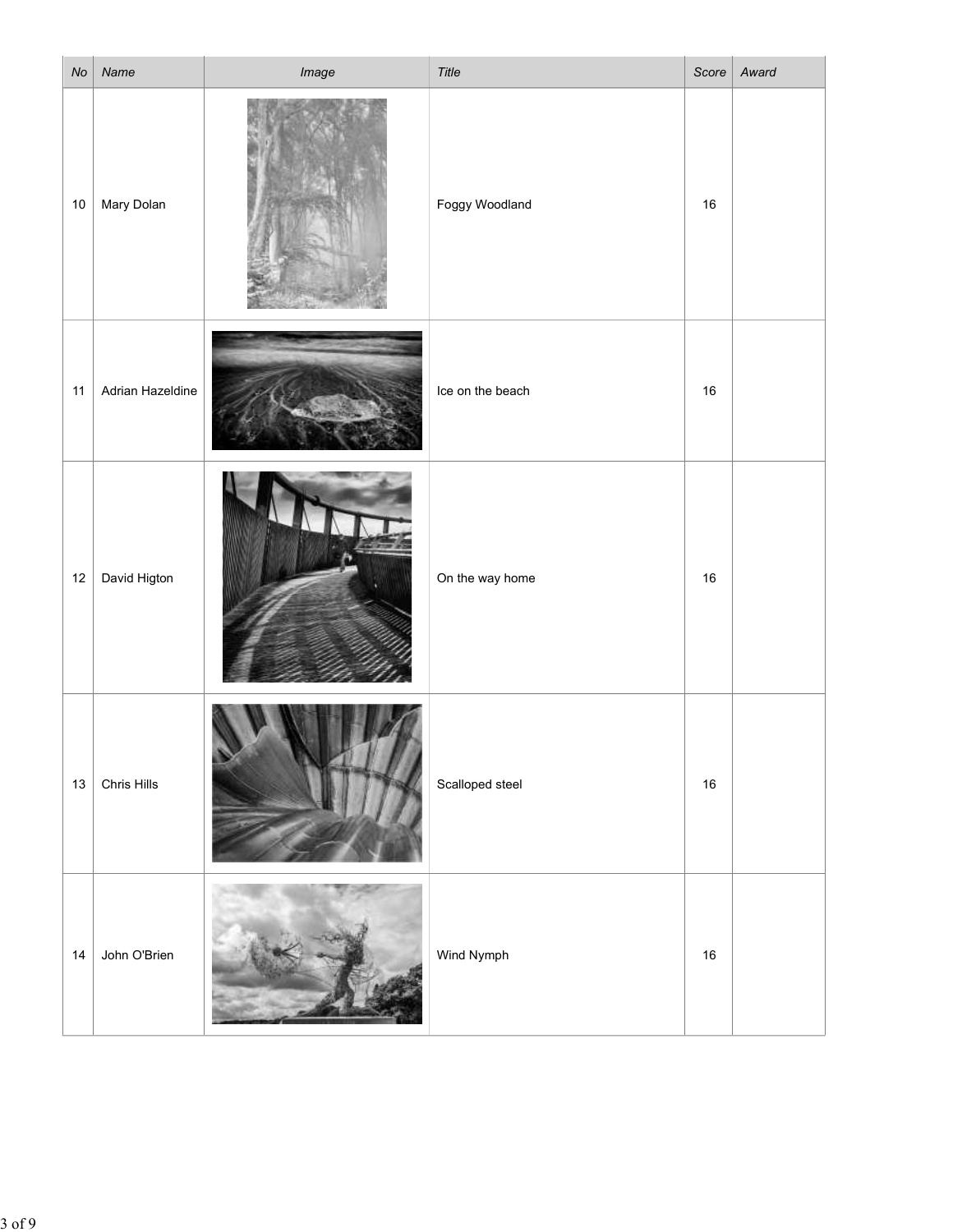| No | Name                   | Image | Title                  | Score  | Award |
|----|------------------------|-------|------------------------|--------|-------|
| 15 | Ken Wallace            |       | Converging Canals      | 16     |       |
|    | 16   Catherine Elliott | ×.    | Abandoned              | 15     |       |
| 17 | <b>Stuart Martin</b>   |       | 2 Alderley Edge        | 15     |       |
| 18 | John O'Brien           |       | Beach Party            | 15     |       |
|    | 19   Pat Sawas         |       | Face full of character | 15     |       |
|    | $20$ Les Stringer      |       | Japanese Garden        | $15\,$ |       |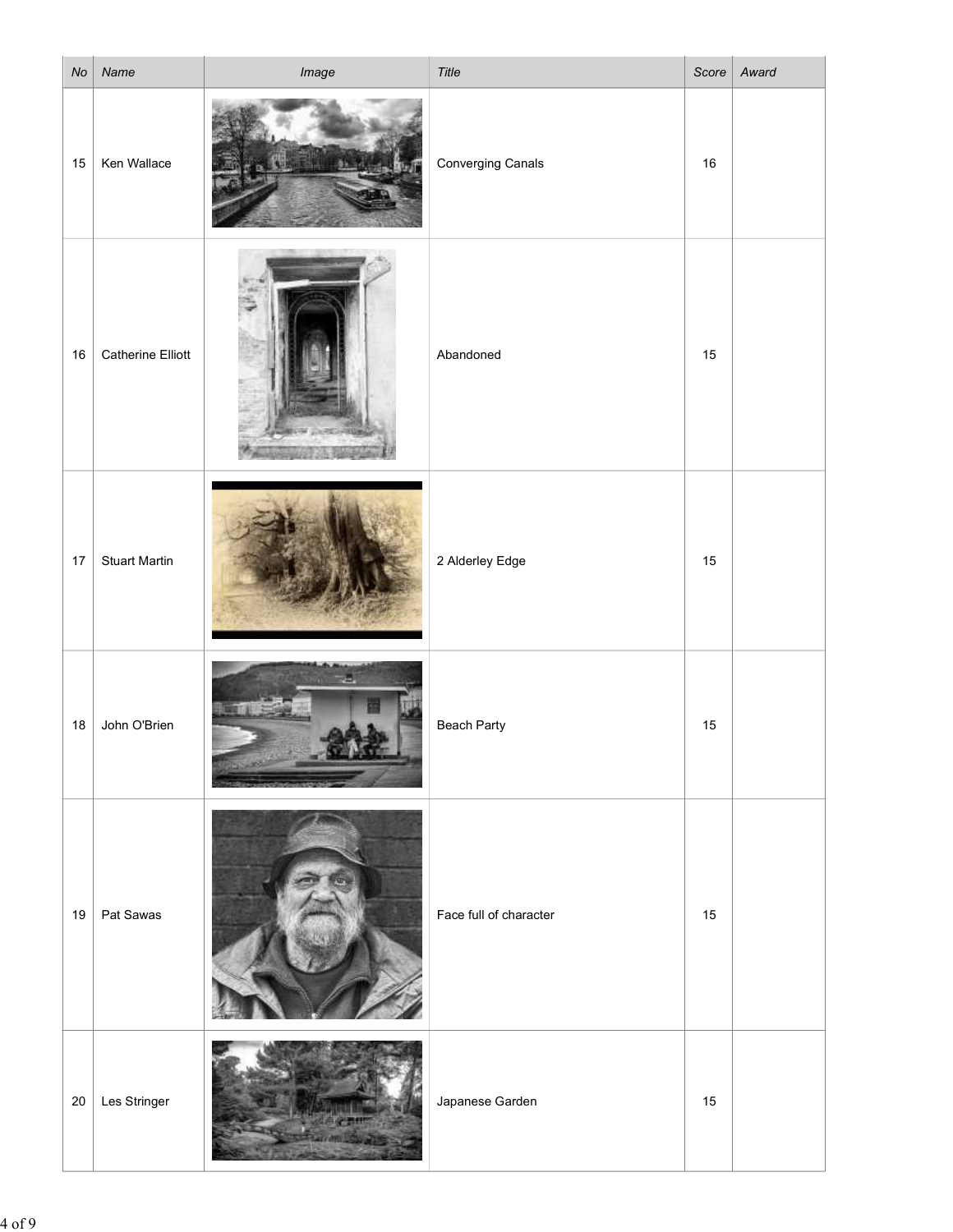| $\vert$ No $\vert$ | Name           | Image | Title                               | Score | Award |
|--------------------|----------------|-------|-------------------------------------|-------|-------|
| 21                 | Mary Dolan     |       | Winter at the Lake                  | 14    |       |
| 22                 | Margaret Green |       | Splash                              | 14    |       |
| 23                 | David Higton   |       | Towering mushrooms                  | 14    |       |
| 24                 | Monica McCabe  |       | Kings Cross Cranes Through Skylight | 14    |       |
| 25                 | David Royle    |       | Couples                             | 14    |       |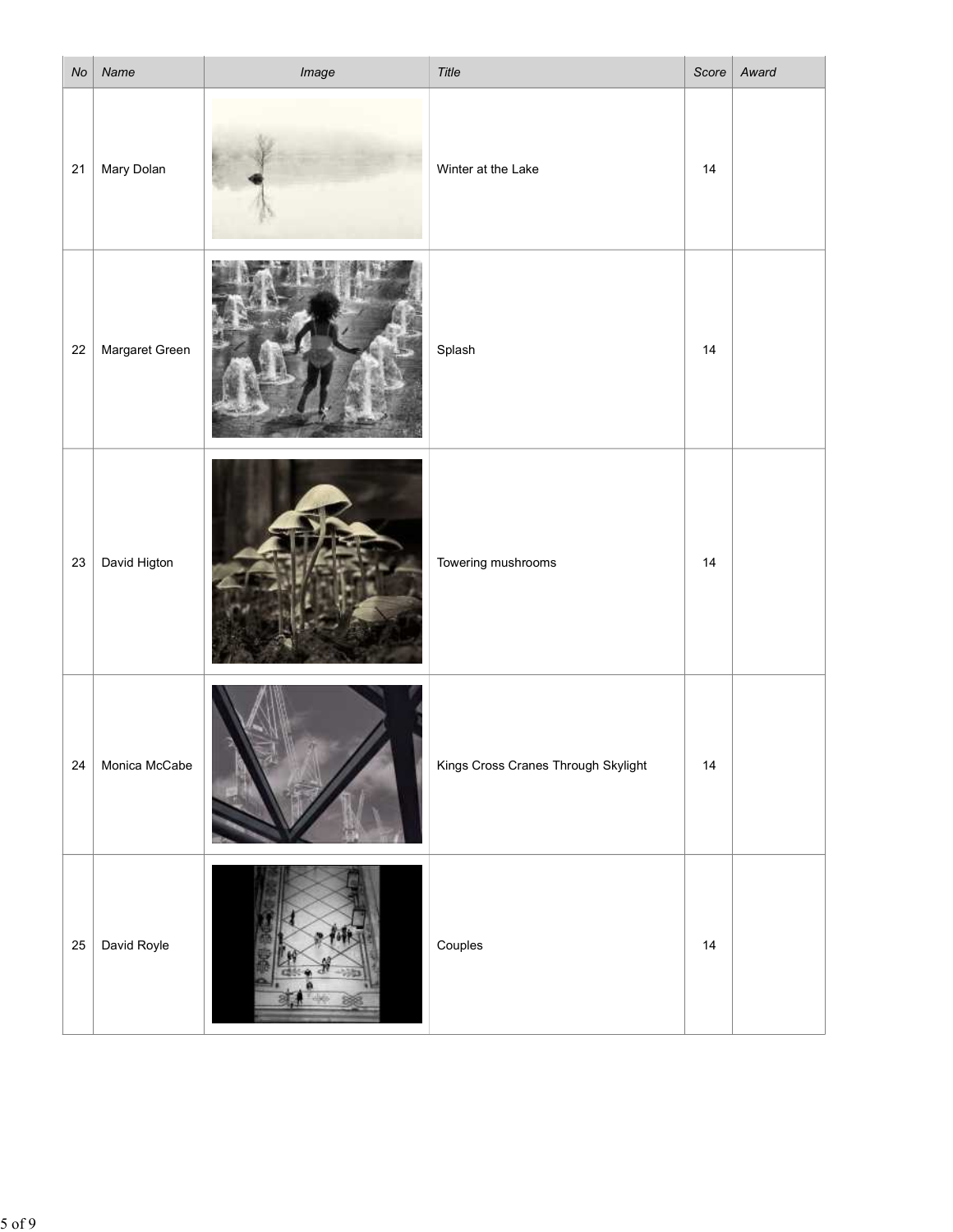| $N_{\mathcal{O}}$ | Name                | Image                                       | Title                                     |      | Score   Award |
|-------------------|---------------------|---------------------------------------------|-------------------------------------------|------|---------------|
| 26                | <b>Gary Schultz</b> |                                             | Madama Butterfly                          | 14   |               |
| 27                | <b>Brian Smith</b>  |                                             | The Reading Room                          | 14   |               |
| 28                | lan Tasker          |                                             | Le Montagne Ste Victoire, Aix-en-Provence | 14   |               |
| 29                | Vincent Verzijl     |                                             | Keep the creative juices glowing          | 14   |               |
| 30                | Jan Barlow          |                                             | Sun on the river                          | $13$ |               |
|                   | 31   Sue Bryant     | <b>CONCERNATION</b><br><b>Marine Street</b> | Ready , steady , action!                  | 13   |               |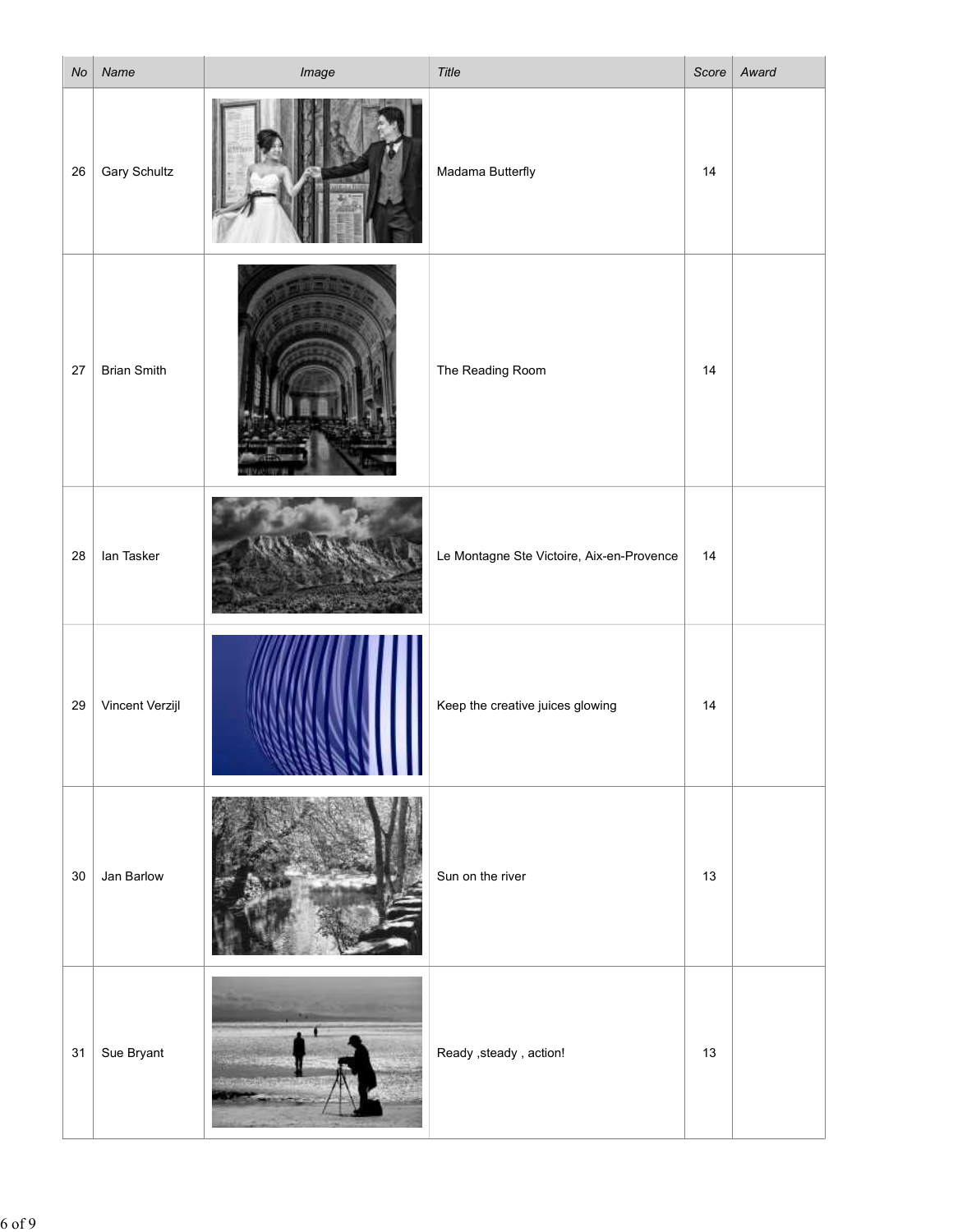| No     | Name                | Image               | Title                      | Score | Award |
|--------|---------------------|---------------------|----------------------------|-------|-------|
| $32\,$ | Adrian Hazeldine    |                     | Silhouette                 | 13    |       |
|        | 33   Michael Hilton |                     | Field of Deams             | 13    |       |
| 34     | Monica McCabe       | <b>Friday River</b> | Gothic Gloom Over Newstead | $13$  |       |
| 35     | <b>Brian Smith</b>  | 20x<br>發展菜          | Ray of Hope                | 13    |       |
|        | 36   Les Stringer   |                     | Those were the days        | 13    |       |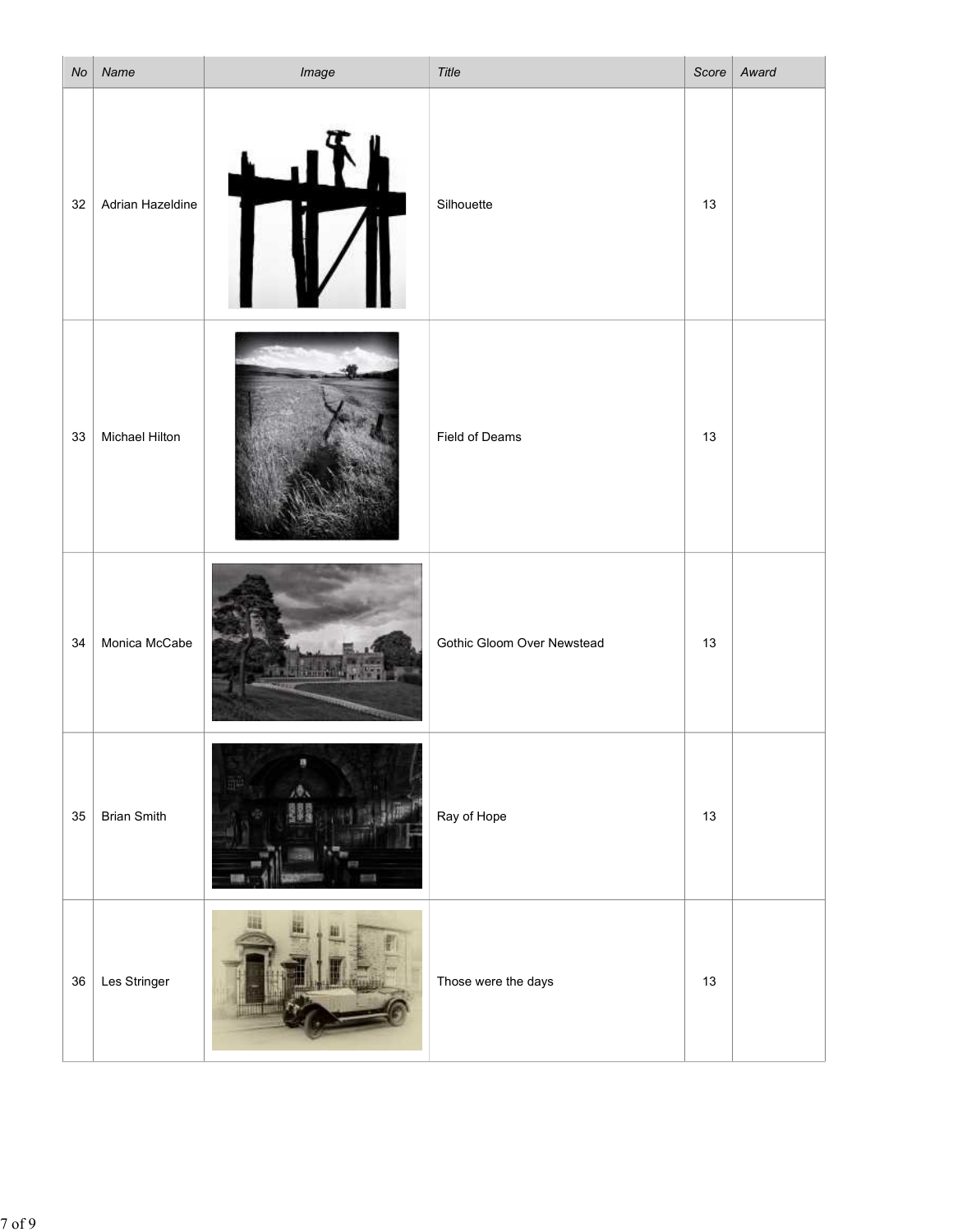| No | Name                | Image | Title                         |      | Score   Award |
|----|---------------------|-------|-------------------------------|------|---------------|
| 37 | Ken Wallace         |       | Statue Statement in Glasgow   | 13   |               |
| 38 | Jan Barlow          |       | Rapids                        | $12$ |               |
| 39 | David Hardy         |       | Hunter's Moon                 | 12   |               |
| 40 | David Hardy         |       | Liverpool skyline             | 12   |               |
| 41 | Chris Hills         |       | Rossmere Lake - early morning | 12   |               |
| 42 | <b>Bill Salkeld</b> |       | Quiet corner                  | $12$ |               |